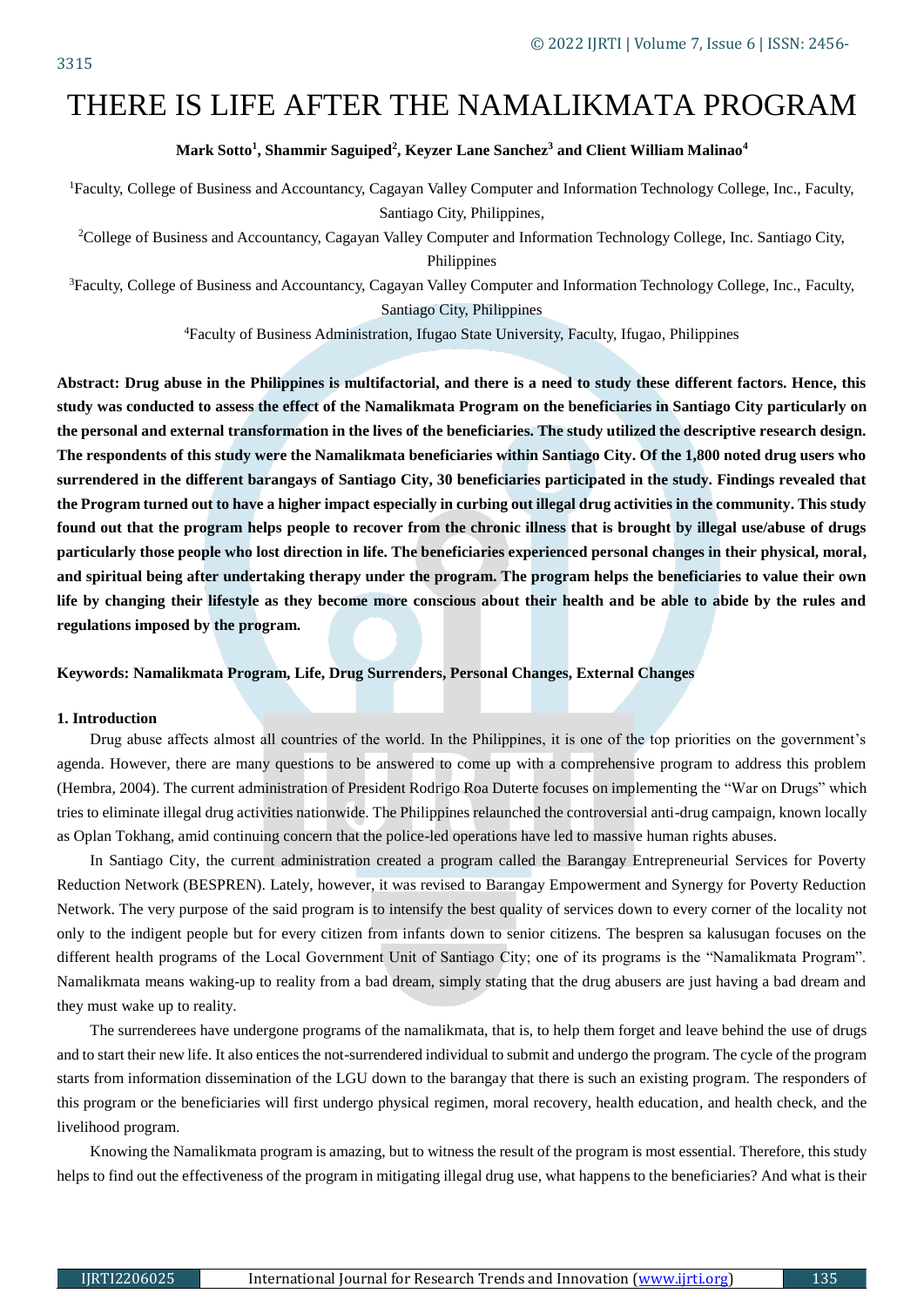current life status? More so, this study will able to help the Local Government Unit to extend more help to respondents of the program and also to those drug abusers that want to make changes in their life.

# **1.1 Objectives of the Study**

This study aimed to assess the effect of the Namalikmata Program on the beneficiaries in Santiago City. Emphasis was given on their experiences in:

- 1. Personal changes of beneficiaries as to:
	- 1.1 Effectiveness of Physical Regimen
	- 1.2 Effectiveness of Moral Recovery
	- 1.3 Effectiveness of Health Education and Health Check
	- 1.4 The effect of Livelihood programs rendered by the City government of Santiago
- 2. External changes of the beneficiaries as to:
	- 1.1 Effect on the environmental aspect
	- 1.2 Effect on their social life
	- 1.3 Effect in their family relation situation

### **2. Materials and Methods**

The researcher utilized the descriptive research design of this quantitative study aiming to investigate the effect of Namalikmata Program on the life of the beneficiaries. The descriptive design seeks to describe the current status of a variable or phenomenon. It is also used to generalize, summarize and describe the information regarding the profile of the respondents and other relevant information about the study. This aims to gather data about the Namalikmata Program beneficiaries in Santiago City.

# **2.1. Research Respondents**

The respondents of this study were the namalikmata beneficiaries in Santiago City. There are 1800 drug surrenderees in the different barangays of Santiago City among them, 30 beneficiaries participated in the study. Using quota sampling technique was employed to come up with a total of 30 beneficiaries who undergone the Namalikmata program of the Local Government Unit of Santiago. The beneficiaries were willing to be interviewed and to float the questionnaire.

## **2.2. Research Instrument**

To assess the effectiveness of the program to the life of the beneficiaries the researcher used a self-made questionnaire that underwent a validation process: Expert pooling, Refinement, Field-test, and Final Refinement. Three experts were consulted for initial validation. Their comments and suggestions were incorporated into the instrument for the field test. The trial test of the research instrument was conducted as a preliminary test of the final version of the questionnaire with 8 respondents. Reliability and validity were tested through Cronbach's alpha (a=.943). Eminent researchers and authors claimed that an alpha of .60 indicates acceptable validity. The questionnaire is outlined content in a way that can easily be understood.

#### **2.3. Data Gathering Procedure**

The main instrument used in this study is a questionnaire. The questionnaire was distributed personally by the researcher to ensure proper administration to enhance the cooperation of the respondents and to ensure 100% retrieval. Channeled communication seeking for approval of a request letter from the City Anti-Drug Abuse Office was done to ask for a copy of the list of beneficiaries who undergone the Namalikmata Program in Santiago City, Isabela that enabled the researcher to determine the total number of beneficiaries that undergone the Namalikmata Program. Upon approval, another request letter asking for the beneficiaries to distribute the questionnaires was sent. Hence, all measures were completed anonymously to ensure confidentiality.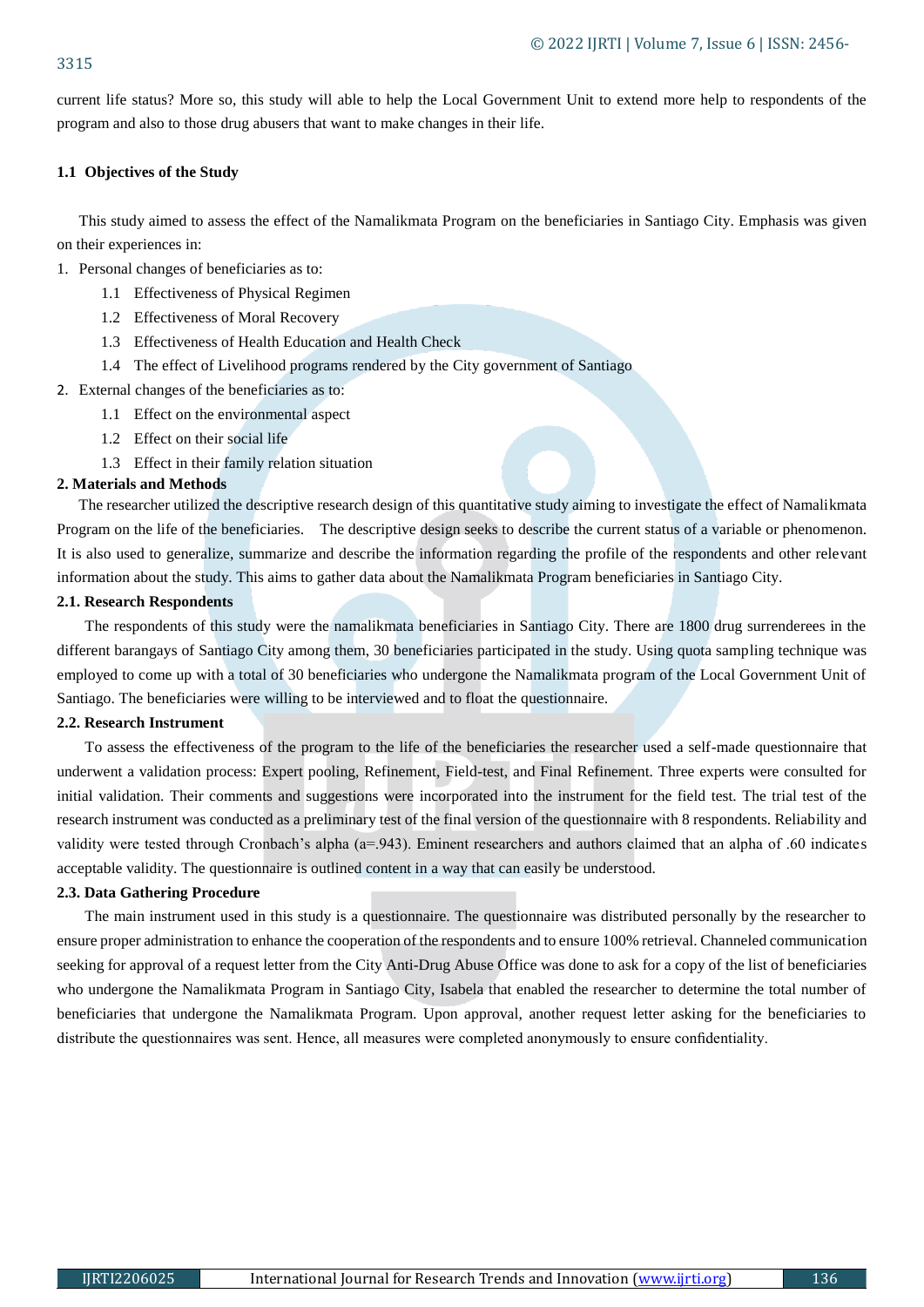# **3. Results and Discussion**

| <b>Personal Changes of the Respondents</b>                                            |
|---------------------------------------------------------------------------------------|
| Table 1. Mean Score on the Effect of Physical Regimen on Respondent's Physical Status |

|                | <b>Physical Regimen</b>                                      | Mean | DI             |
|----------------|--------------------------------------------------------------|------|----------------|
| 1              | It increases my confidence in staying clean and<br>sober.    | 2.97 | True of Me     |
| $\overline{2}$ | I experience less anxiety.                                   | 3.30 | True of Me     |
| 3              | I manage stress properly.                                    | 3.37 | True of Me     |
| 4              | I decrease my depression.                                    | 3.37 | True of Me     |
| 5              | It decreases my urges and cravings to use<br>alcohols/drugs. | 3.03 | True of Me     |
| 6              | It provides structure in my life.                            | 2.50 | True of Me     |
| 7              | I became physically fit.                                     | 2.70 | True of Me     |
| 8              | Exercise everyday became a daily habit.                      | 2.00 | Not True of Me |
|                | <b>Weighted Mean</b>                                         | 2.90 | True of Me     |

Results revealed that there are positive and good effects of the Namalikmata program on the drug surrenderees with most of the indicators being vouched with higher perception. It further explained that indicator 3(three) which is "I manage stress properly." and indicator 4(four) which is "I decrease my depression" got the highest score among the indicator with a mean of 3.37 and a descriptive interpretation of "True of me" respectively. This implies that drug surrenders who have undergone the Namalikmata program have a positive effect on their physical status and yet they are more capable of dealing with different anxieties and stresses in life after the Program. This denotes that Namalikmata beneficiaries have difficulties mainly changing their lifestyle to become body physically fit individuals. On the interview conducted, the reason why they can't change their daily routine is that they can't find time for that activity that makes them boring.

According to the research carried out in Denmark, physical exercise can improve the quality of life of drug users. It can also be used as a means of early prevention and as a treatment plan. Participants were subjected to series of exercises, which was gradually increased until participate could no longer handle the workload. Physical exercise can be used as support in drug abuse treatment but more importantly keeping up with the improvement and resisting peer pressure to encourage change in the long-run (Roessler, 2010).

|                                | <b>Moral Recovery</b>                                                                                                                         | Mean | <b>DI</b>       |
|--------------------------------|-----------------------------------------------------------------------------------------------------------------------------------------------|------|-----------------|
| 1                              | I became respectful to the rights and property of<br>others.                                                                                  | 3.73 | Very True of Me |
| $\overline{a}$                 | I treated others as they would wish to be treated<br>themselves.                                                                              | 3.20 | True of Me      |
| 3                              | I develop high expectations and a positive attitude.                                                                                          | 3.17 | True of Me      |
| $\Delta$                       | I conform to rules and regulations that promotes<br>order for the common good and to understand that<br>there are consequences to my actions. | 3.70 | Very True of Me |
| 5                              | I became believer of God.                                                                                                                     | 3.67 | Very True of Me |
| 6                              | I develop personal beliefs.                                                                                                                   | 3.23 | True of Me      |
| $\overline{7}$                 | I am now believing in the existence of divine<br>providence.                                                                                  | 3.63 | Very True of Me |
| 8                              | I enable to reflect on my own behavior and<br>situations which are disturbing others.                                                         | 2.93 | True of Me      |
| 9                              | I develop the skill of being physically still and the<br>skill of being mentally still, concentrating on my<br>present moment.                | 2.80 | True of Me      |
| $\mathbf{1}$<br>$\Omega$       | It promotes self-image and develop positive self-<br>esteem, respect for themselves and find an inner<br>confidence and peace.                | 2.97 | True of Me      |
| $\mathbf{1}$<br>1              | I explore the opportunity to pray.                                                                                                            | 2.57 | True of Me      |
| $\mathbf{1}$<br>$\overline{2}$ | I know my own strengths and acknowledge that<br>can't do everything but will be better at something.                                          | 2.83 | True of Me      |
| $\mathbf{1}$<br>3              | It promotes the ability to keep trying and seeking<br>my success.                                                                             | 3.03 | True of Me      |
|                                | <b>Weighted Mean</b>                                                                                                                          | 3.19 | True of Me      |

Table 2. Mean Score on the Effect of Moral Recovery to the Respondent's Spiritual and Moral aspect

Results entail that moral recovery for Namalikmata beneficiaries is very much effective since most of the indicators vouched for higher perceptions with an overall mean score of 3.19 and interpreted as "True of me". This can be attributed to the fact that moral recovery for the Namalikmata beneficiaries is highly implemented and has a meaningful impact on their lives. Moreover,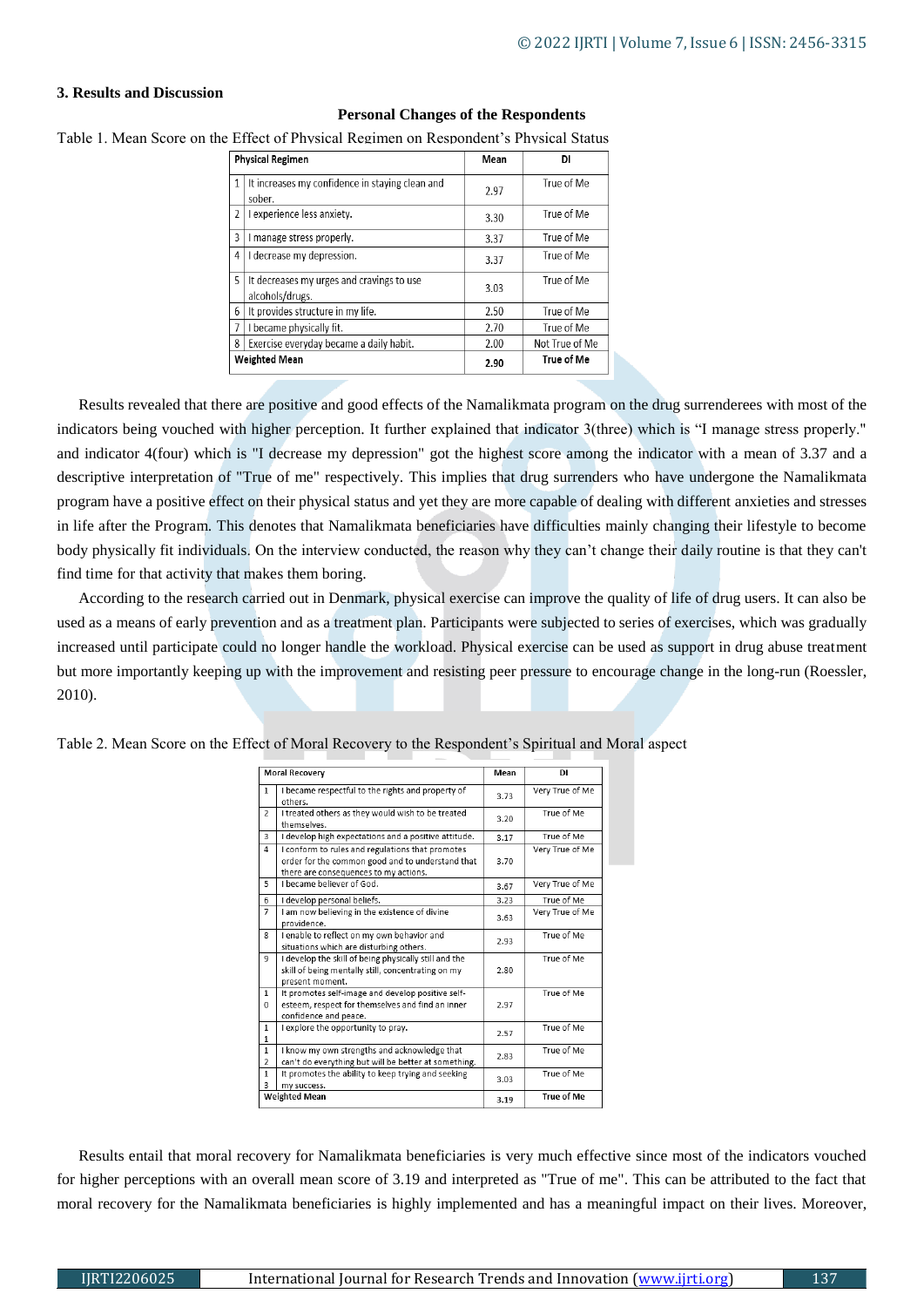# 3315

Namalikmata beneficiaries are intact with knowledge on how to control themselves most especially doing what is right. More so, Namalikmata Program on the moral recovery of the local government of Santiago helps the beneficiaries to become righteous and upright people.

The foregoing results are supported by the study entitled "Individual Religiosity, Moral Community, and Drug User Treatment" which claims that participating in religious group communities helps people to restrain illegal drugs and to recover as fast. It also states that an increase in self-help recovery group attendance and church attendance was independently associated with a reduction in alcohol and drug use (Alan, et.al, 2000).

|  |  |  |  |  |  |  |  |  |  |  |  | Table 3. Mean Score on the Effect of Health Education and Health Check to the Respondents |
|--|--|--|--|--|--|--|--|--|--|--|--|-------------------------------------------------------------------------------------------|
|--|--|--|--|--|--|--|--|--|--|--|--|-------------------------------------------------------------------------------------------|

|                | <b>Health Education and Health Check</b>                   | Mean | DI             |
|----------------|------------------------------------------------------------|------|----------------|
| 1              | I became aware on my health status.                        | 2.60 | True of Me     |
| $\overline{2}$ | I became a health conscious person.                        | 2.30 | Not True of Me |
| 3              | I became healthier person.                                 | 2.33 | Not True of Me |
| 4              | It enables me to identify my health problems and<br>needs. | 2.57 | True of Me     |
| 5              | It improves my quality of life.                            | 2.43 | Not True of Me |
| 6              | It establish me with proper health behavior.               | 2.50 | True of Me     |
| 7              | It reduces my incidence in acquiring disease.              | 2.60 | True of Me     |
|                | <b>Weighted Mean</b>                                       | 2.48 | Not True of Me |

It can be gleaned on the table that health education and health check for the Namalikmata beneficiaries have less impact on their lives with most of the indicators perceived with the lowest rating with a weighted mean of 2.48 and interpreted as "Not True of Me". This implies that the effects of health education and health check stage Program for the Namalikmata beneficiaries could not signify good improvement to their health and wealth. Furthermore, staying composure and healthy after the Namalikmata Program entails a lot of effort to become a health-conscious person.

This was opposed by the study entitled "Drug abuse in adults - supporting the physical function" which believes that changes such as patients support when patients are in treatment, attaining and living a healthy lifestyle, getting the right treatment, avoiding relapse, daily exercise, getting a job and getting involved in recreational activities can affect patient's life positively (Negussie & Santino, 2014).

Table 4. Mean Score on the Effect of Livelihood Program to the Respondents

|                          | <b>Livelihood Program</b>                                                    | Mean | <b>Descriptive</b> |
|--------------------------|------------------------------------------------------------------------------|------|--------------------|
|                          |                                                                              |      | Interpretation     |
| 1                        | provides me opportunity to generate<br>It<br>additional income.              | 2.20 | Not True of Me     |
| $\overline{\phantom{a}}$ | It helps me to generate gainful employment for<br>my family.                 | 2.07 | Not True of Me     |
| 3                        | It provides me opportunity to support the<br>education of my children.       | 2.07 | Not True of Me     |
| 4                        | It provides me opportunities to participate<br>some recreational activities. | 2.60 | True of me         |
| 5                        | It develops my skills towards entrepreneurship.                              | 2.27 | Not True of Me     |
| 6                        | provides<br>me opportunity to<br>business<br>It<br>venture.                  | 2.33 | Not True of Me     |
|                          | Weighted Mean                                                                | 2.26 | Not True of Me     |

In general, the livelihood program for the Namalikmata beneficiaries revealed that it has less impact on their lives with a general weighted mean of 2.26 which categorize as "Not True of Me"'. This means that the Livelihood program for Namalikmata Beneficiaries showed that it was ineffective as they don't have sufficient capabilities to support the needs of their family and they do not fully apply the acquired learning from the seminar conducted by the City Government of Santiago.

The previous results of the study entitled, "Impact of Hotel and Restaurant Management Livelihood Program to the Beneficiaries in one of the University Adapt" strongly opposed the results that people who joined any program of government could increase in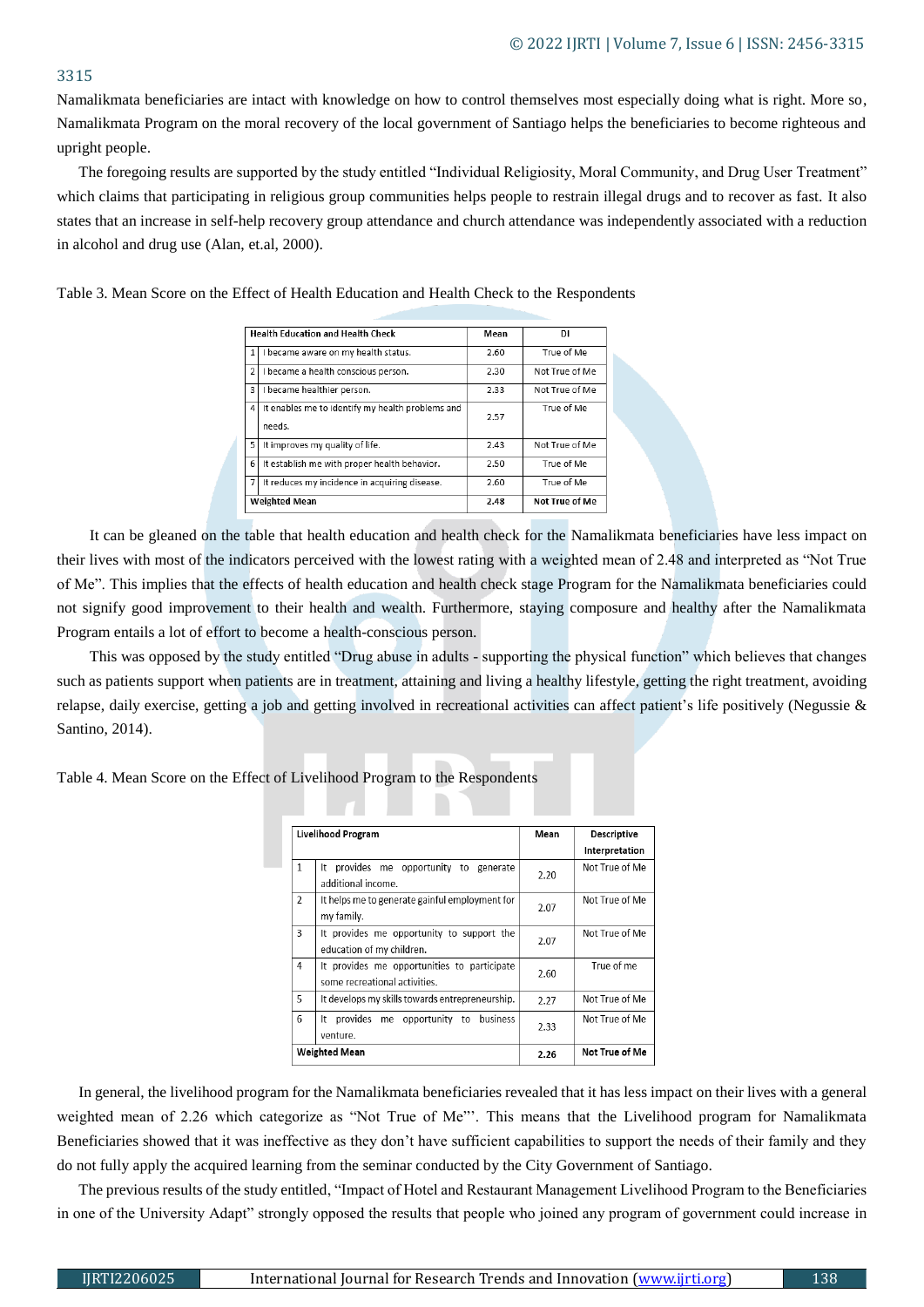the employment and augment income especially when it comes to livelihood project. The program has a great impact on the beneficiaries in terms of skills, values, financial and economic status, therefore, makes the livelihood program effective and sustainable (Felicen et.al, 2014).

# **External Changes of the Respondents through Namalikmata Program**

Table 5. Mean Score of the Effect on Respondent's Environmental Factors

|                          | <b>Environmental Factors</b>                                                                                 | Mean | DI             |
|--------------------------|--------------------------------------------------------------------------------------------------------------|------|----------------|
| 1                        | am participating to community<br>related<br>activities.                                                      | 3.17 | True of Me     |
| $\overline{\phantom{a}}$ | I became volunteer in some environmental<br>activities like tree growing. YCAP, bantay ilog<br>and the like. | 3.23 | True of Me     |
| 3                        | became responsible in preserving<br>the<br>environment.                                                      | 3.27 | True of Me     |
| 4                        | I became responsible person in educating and<br>empowering the children and youth in the<br>community.       | 2.40 | Not True of Me |
| 5                        | I participate to communal gardening together<br>my co-surrenderees.                                          | 3.23 | True of me     |
|                          | <b>Weighted Mean</b>                                                                                         | 3.06 | True of me     |

The table above presents the effect of Namalikmata Program on the Respondent's Environmental Factors. Findings revealed that there is a positive effect on the Namalikmata Program on the Beneficiaries Environmental aspects with a total mean of 3.06 which equated as "True of Me". Nevertheless, overall findings showed that Namalikmata beneficiaries become conscious and aware of the importance of the environment in building a peaceful community. Hence, they are more engaged in some projects and activities around the community.

Table 6. Mean Score on the Effect of Namalikmata Program on the Respondent's Social Life

|                          | Social Life                                                                                                          | Mean | DI             |
|--------------------------|----------------------------------------------------------------------------------------------------------------------|------|----------------|
| $\mathbf{1}$             | I feel that I now belong to the society.                                                                             | 3.40 | True of Me     |
| $\overline{\phantom{a}}$ | I can now easily mingle/deal with other<br>members of the community.                                                 | 3.27 | True of Me     |
| $\mathbf{a}$             | I developed a high sense of responsibility,<br>consideration for self-respect and self-<br>confidence.               | 3.03 | True of Me     |
| 4                        | I developed good relationships at home,<br>barangay and the local and wider communities.                             | 3.23 | True of Me     |
| 5                        | I develop respect for religious and moral values<br>and understanding of other races, religions and<br>ways of life. | 3.20 | True of Me     |
| 6                        | It promote respect and consideration for<br>differences in gender, race and religion etc.                            | 3.07 | True of Me     |
| $\overline{7}$           | I develop spiritual, moral, cultural, mental and<br>physical well-being.                                             | 3.10 | True of Me     |
| 8                        | I became a no. 1 advocate against illegal drugs.                                                                     | 2.00 | Not True of Me |
|                          | <b>Weighted Mean</b>                                                                                                 | 3.04 | True of Me     |

Findings on the foregoing table entail the mean score on the effect on the respondents' social life. Results revealed that respondents' social capability increases due to the initiation of Namalikmata Program that shows a good effect on their social aspect with an overall mean of 3.04 which equated to "True of Me".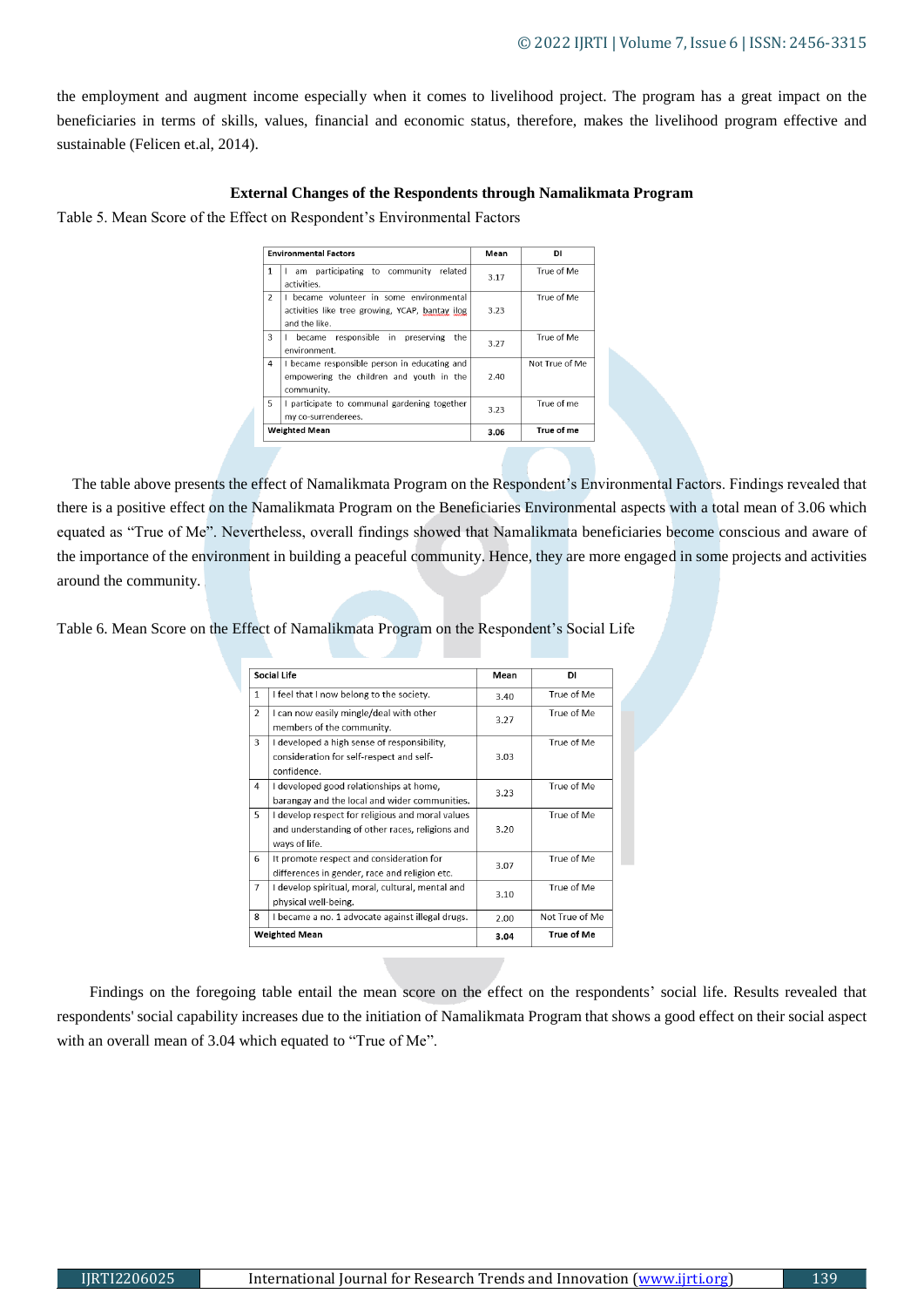|                | <b>Livelihood Program</b>                                                    | Mean | <b>Descriptive</b> |
|----------------|------------------------------------------------------------------------------|------|--------------------|
|                |                                                                              |      | Interpretation     |
| 1              | provides me opportunity to<br>It<br>generate<br>additional income.           | 2.20 | Not True of Me     |
| $\overline{2}$ | It helps me to generate gainful employment for<br>my family.                 | 2.07 | Not True of Me     |
| 3              | It provides me opportunity to support the<br>education of my children.       | 2.07 | Not True of Me     |
| 4              | It provides me opportunities to participate<br>some recreational activities. | 2.60 | True of me         |
| 5              | It develops my skills towards entrepreneurship.                              | 2.27 | Not True of Me     |
| 6              | provides<br>business<br>opportunity<br>It<br>me<br>to<br>venture.            | 2.33 | Not True of Me     |
|                | <b>Weighted Mean</b>                                                         | 2.26 | Not True of Me     |

Likewise, they are no longer afraid to socialize with different people around the community. Hence, there are worthy benefits of the Namalikmata Program to the Social well-being of the respondents.

|  |  | Table 7. Mean Score of the Effect on Respondent's Family Relation Situation |
|--|--|-----------------------------------------------------------------------------|
|  |  |                                                                             |

|                | <b>Family Relation Situation</b>                                                          | Mean | DI         |
|----------------|-------------------------------------------------------------------------------------------|------|------------|
| 1              | I am now a responsible parent to my children/I<br>am a responsible member to my siblings. | 3.33 | True of Me |
| $\overline{2}$ | I am now a responsible husband/wife to my<br>spouse/I am now responsible to my parents.   | 3.37 | True of Me |
| 3              | My family is more closer on me now than before.                                           | 3.20 | True of Me |
| 4              | I am more trustworthy than before.                                                        | 3.27 | True of Me |
| 5              | I often go to church with my family every church<br>service.                              | 2.53 | True of Me |
| 6              | I provided the needs of my family in a decent job.                                        | 2.80 | True of Me |
|                | <b>Weighted Mean</b>                                                                      | 3.33 | True of Me |

The table above indicates the mean score on the effects Namalikmata program on respondents Family Relation Situation. It was revealed there is a positive impact of the Namalikmata Program on the Drug Surrenderees along with their relationship with their families with a weighted mean score of 3.33 which equated as "True of Me". Moreover, Indicator 2 which entails "I am now a responsible husband/wife to my spouse/ I am now responsible to my parents." shows the highest score among the indicator with a mean of 3.37 and Descriptive Interpretation of "True of me". This could only mean that namalikmata beneficiaries learned a lot from the Namalikmata program which improves their relationship with their families which also a good sign of a healthy society. Furthermore, the support coming from their families helps the beneficiaries to recover instantly.

This was supported by the article written by Liht, Family support and community acceptance are the main motivation of drug surrenders (DS) in the province in their journey towards a renewed life. Also, the community, the families who support them and the people much contribute and take as a part of the healing process of those drug surrenderees. Hence, the program contributes a big role in the development of the family relation between drug dependents and their family (Lihgawon, 2018).

## **Conclusion**

As the researcher endeavored to examine the effectiveness of Namalikmata Program to the beneficiaries, the following was concluded: (1) Namalikmata Program turned out to have a higher impact especially in curbing out illegal drug activities in the community. Therefore, this study found out that Namalikmata Program of the City government of Santiago helps the people to adopt changed recovery from the chronic illness brought by illegal drugs particularly those people who lost direction in life. (2) Beneficiaries experience personal changes in their life after undertaking the Namalikmata program furthermore, it strongly develops their physical, moral, and spiritual being. (3) The extent implementation of the program helps the beneficiaries to value their own life by changing their lifestyle as they become conscious about their health and be able to abide by rules and regulations. (4) However is noted that the livelihood program conducted by the city government Santiago do not signify good effect to the current condition of the beneficiaries as they perceived it as "Not True of Me". (5) Through the help of the program, another door opened for the beneficiaries as they become more active in the participation in different events in the community such as environmental activities. (6) The program is effective based on the feedback of the beneficiaries as it makes them more active in socializing with others as well as strengthens their relationship with their families and to the people who help them in making change possible.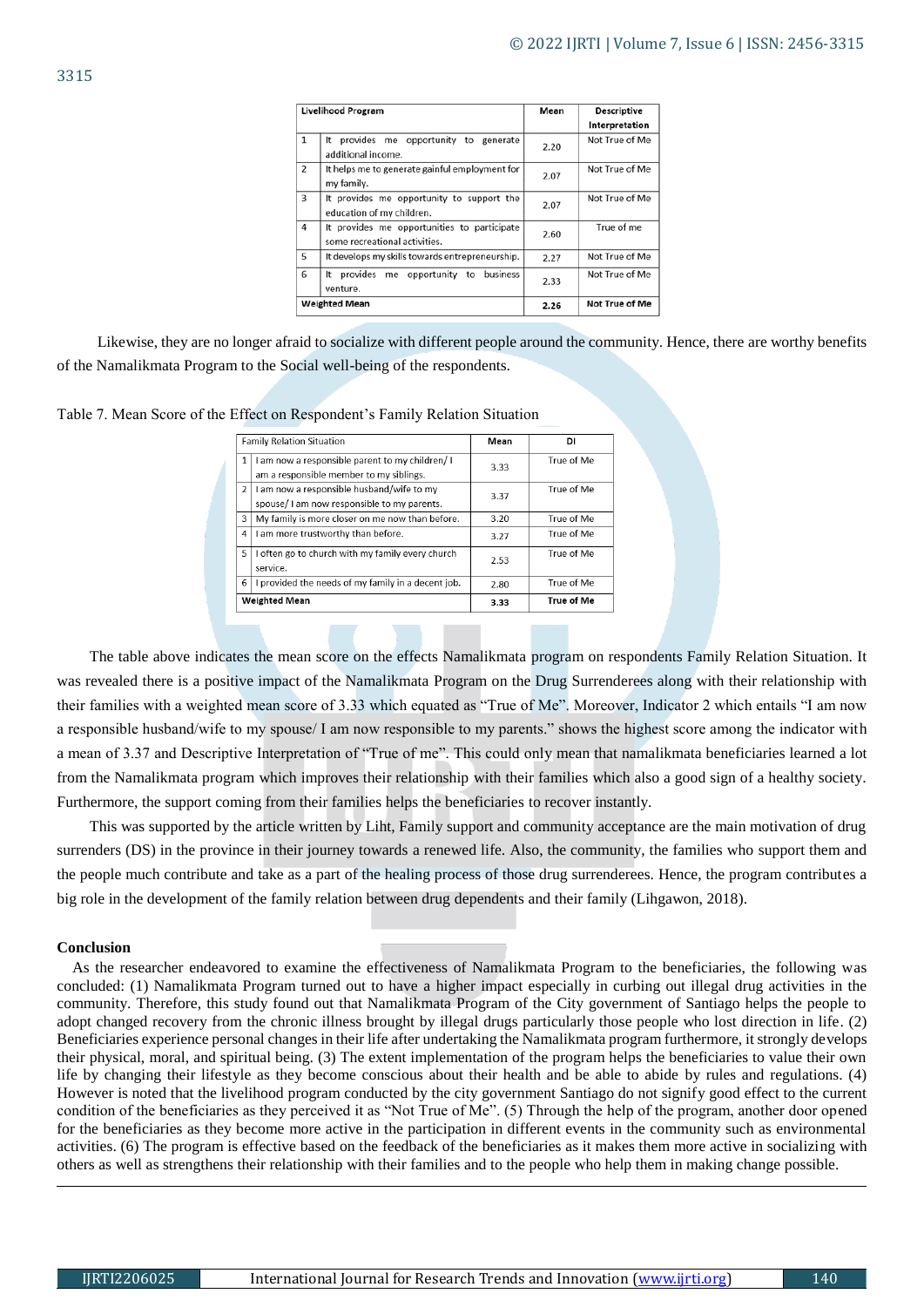# **REFERENCES**

- Adriano, M. N. I.; Estimada, D. P. (2014) The Effectiveness of the Local Governance Performance Management System (LGPMS) in Improving Governance in the Municipality of San Rafael. *Asia Pacific Journal of Education, Arts and Sciences* (1), (5) p. 31
- Agustin C. P, (2018) Functionality of Barangay Anti-Drug Abuse Council: Its Roles and Responsibilities under DILG Memorandum Circular No. 2015-66. International Journal of Advanced Research in Management and Social Sciences ISSN: 2278-6236
- Alan J. Richard, David C. Bell and Jerry W. Carlson (2000). Individual Religiosity, Moral Community, and Drug User Treatment. Journal for the Scientific Study of Religion Vol. 39, No. 2 (Jun., 2000), pp. 240-246
- Allen, R. (Dec. 2010). Life vs. Life Situation. Retrieved from http://www.rogerkallen.com/life-vs-life-situation/ on October 29, 2018
- Butler E. (2000). Community Development as a Means of Drug Prevention. St. Patrick's
- College, Maynooth, 2000. P 1-66

Caplan G, Caplan R. (2000). Principles of community psychiatry. Community Mental Health J. 2000; 36:7–24.

Casco, J. J., Lam, J. Joy., Lumantas, K. J., Magno, J. E. (2015). *The Impact of Pantawid Panilyang Pilipino Program on Civic Engagement: A Propensity Score Matching Approach*. The Faculty of the School of Economics De La Salle University-Manila. Retrieved from

https://www.academia.edu/12525342/The Impact of Pantawid Pamilyang Pilipino Program\_on\_Civic\_Engagement A\_P ropensity\_Score\_Matching\_Approach on November 30, 2018

Dugyon, E. C. (2016). *Impact of Community Extension Programs on the Residents Of Selected Adopted Barangays Of Ifugao State University, Philippines*. International Journal of Advanced Research, (4)(6), p. 535-539,

- Executive Order No. 319, s. 1996. *Institutionalizing the Moral Recovery Program (MRP) in all government departments, offices, agencies and government-owned and controlled corporations through the establishment of integrity circles*.
- Felicen S., Mendoza E. & Buted D. (2014). Impact of Hotel and Restaurant Management Livelihood Program to the Beneficiaries in one of the University Adapted Communities. International Journal of Academic Research in Progressive Education and Development March 2014, Vol. 3, No. 2 ISSN: 2226-6348
- Generoso N. Mazo. (2017). "Transformational Rehabilitation: Community-Based Intervention to end the Drug Menace." *International Journal of Research - Granthaalayah*, 5(12), 183-190.<https://doi.org/10.5281/zenodo.1133854>
- Hembra, M. (2004). Social, political and economic context of illegal drug abuse in the Philippines. Retrieved from https://www.drugabuse.gov/international/abstracts/social-political-economic-context-illegal-drug-abuse-in-philippines on October 25, 2018
- LaMorte W (2018) The Transtheoretical Model Stages of Change. Boston University School of Public Health. Retrieved from http://sphweb.bumc.bu.edu/otlt/MPHModules/SB/BehavioralChangeTheories/BehavioralChangeTheories6.html on March 30, 2019

Lewin, K. Change Theory. Retrieved from http://currentnursing.com/nursing\_theory/change\_theory.html on November 28, 2018

Lihgawon M. B (2018). Feature: Family and community support in drug surrenderers' journey towards renewed life. Retrieve from https://pia.gov.ph/news/articles/1004659 on March 23, 2019

Lim C. A, (2018). Special Report: With skills, a new start for recovering drug dependents (Third of four parts). Retrieved from https://www.sunstar.com.ph/article/1658994/Cebu/Feature/Special-Report-With-skills-a-new-start-for-recovering-drug-

dependents-(Third-of-four-parts) on March 23, 2019

Lopez, M. E., Escudero, V. (March, 2016). *Effectiveness of active labour market tools in conditional cash transfers programmes: evidence for Argentina*. International Labour Office, Research Department. – Geneva (Research Department Working paper ; No. 11).

Retrieved from https://www.ilo.org/wcmsp5/groups/public/@dgreports/@inst/documents/publication/wcms\_467271.pdf on December 6, 2018

Municipality of Ibaan, Batangas, (2016). Composition of BADAC and its role in drug clearing operations. Retrieved from https://ibaangibaan.wordpress.com/2016/09/20/composition-of-badac-role-in-drug-clearing-operations/ on October 29, 2018

Naseer, J. The Community and Beneficiaries' Participation in Comprehensive Water Resource Management. *A.Rusfandi Usman,* 

*'Comprehensive Development of the Brantas river basin of the Republic of Indonesia' (Yearly Program of Corporation) Perum Jasa Tirta, 2001*, p. 4

Negussie M. & Santino O. (2015). Drug abuse in adults - supporting the physical function, Seinäjoki University of Applied Sciences. p 1-38

Palatino, M. (2018). Duterte's drug war in the Philippines: New Campaign Old Problems. Retrieved from

https://thediplomat.com/2018/02/dutertes-drug-war-in-the-philippines-new-campaign-old-problems/ on October 25, 2018